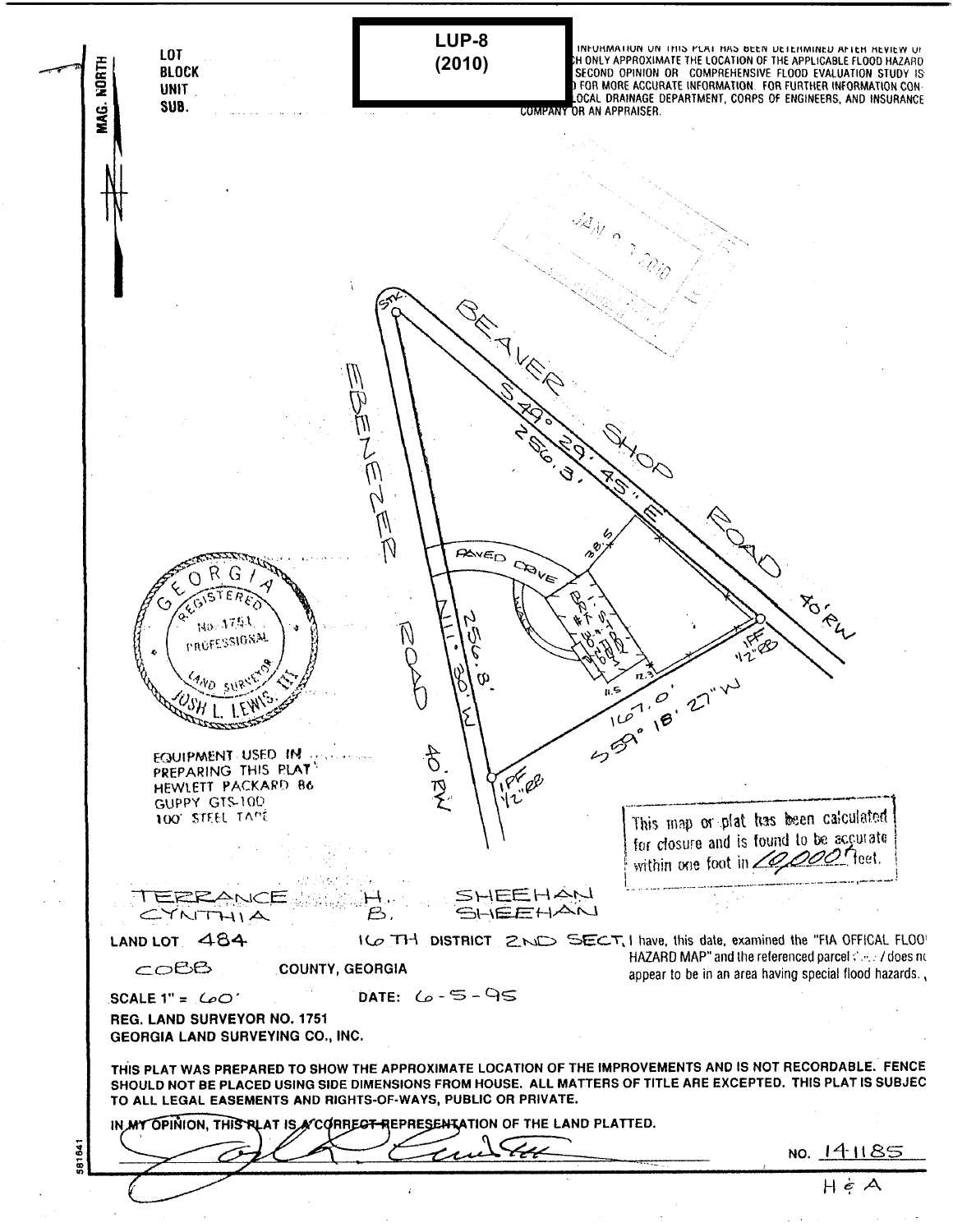| <b>APPLICANT:</b> Terrance H. Sheehan                               | <b>PETITION NO:</b>                     | $LUP-8$ |  |
|---------------------------------------------------------------------|-----------------------------------------|---------|--|
| 770-977-6880                                                        | <b>HEARING DATE (PC):</b> $04-06-10$    |         |  |
| REPRESENTATIVE: Terrance H. Sheehan                                 | <b>HEARING DATE (BOC):</b> $04-20-10$   |         |  |
| 770-977-6880                                                        | <b>PRESENT ZONING:</b> R-20             |         |  |
| <b>TITLEHOLDER:</b> Global Business Enterprises, LLC                |                                         |         |  |
|                                                                     | <b>PROPOSED ZONING:</b> Land Use Permit |         |  |
| <b>PROPERTY LOCATION:</b> Located at the southeasterly intersection |                                         |         |  |
| of Ebenezer Road and Beaver Shop Road.                              | <b>PROPOSED USE:</b> Child Counseling   |         |  |
| (3020 Ebenezer Road)                                                |                                         |         |  |
| <b>ACCESS TO PROPERTY:</b> Ebenezer Road                            | SIZE OF TRACT: 0.41 acre                |         |  |
|                                                                     | DISTRICT:                               | 16      |  |
| <b>PHYSICAL CHARACTERISTICS TO SITE:</b> Existing house             | LAND LOT(S): $484$                      |         |  |
|                                                                     | $PARCEL(S):$ 13                         |         |  |
|                                                                     | TAXES: PAID $X$ DUE $\_\_\_\_\_\$       |         |  |
| <b>CONTIGUOUS ZONING/DEVELOPMENT</b>                                | <b>COMMISSION DISTRICT: 3</b>           |         |  |

| <b>NORTH:</b> | R-15/Boyce Farms subdivision    |
|---------------|---------------------------------|
| <b>SOUTH:</b> | R-20/ Single-family house       |
| EAST:         | R-15/Boyce Farms subdivision    |
| WEST:         | R-20/ Addison Elementary School |

**OPPOSITION: NO. OPPOSED\_\_\_\_PETITION NO:\_\_\_\_\_SPOKESMAN** 

| <b>APPROVED</b><br><b>REJECTED</b><br><b>HELD</b> | PLANNING COMMISSION RECOMMENDATION<br><b>MOTION BY</b><br><b>SECONDED</b><br><b>CARRIED</b>     | Susan Ct | 485<br>$R-20$            | $R - i$<br>$R-15$ |
|---------------------------------------------------|-------------------------------------------------------------------------------------------------|----------|--------------------------|-------------------|
| <b>APPROVED</b><br><b>REJECTED</b><br><b>HELD</b> | <b>BOARD OF COMMISSIONERS DECISION</b><br><b>MOTION BY</b><br><b>SECONDED</b><br><b>CARRIED</b> | Debra Ln |                          |                   |
| <b>STIPULATIONS:</b>                              |                                                                                                 | $R-15$   | Kerry Creek Dr<br>$R-20$ |                   |

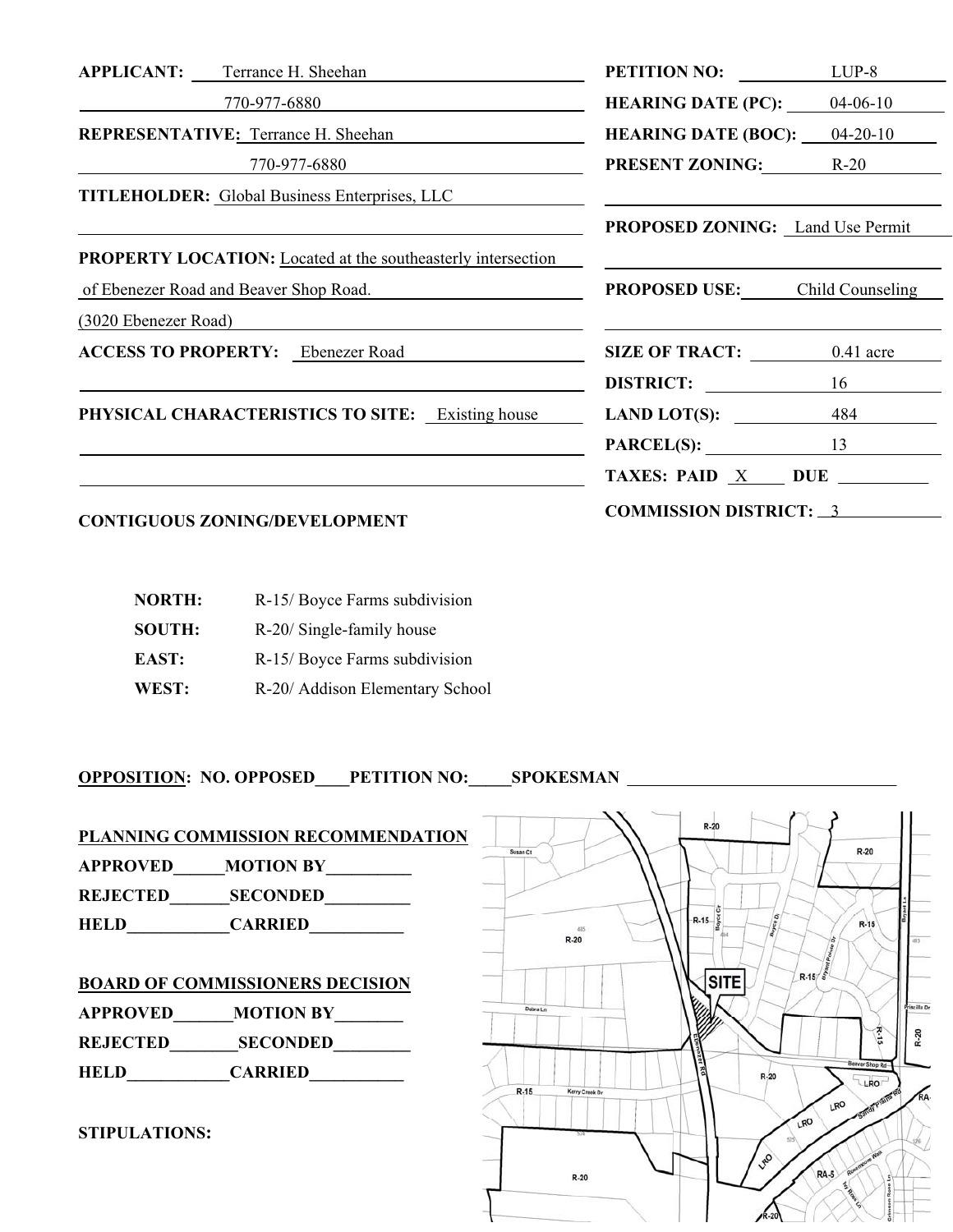**LUP-8**

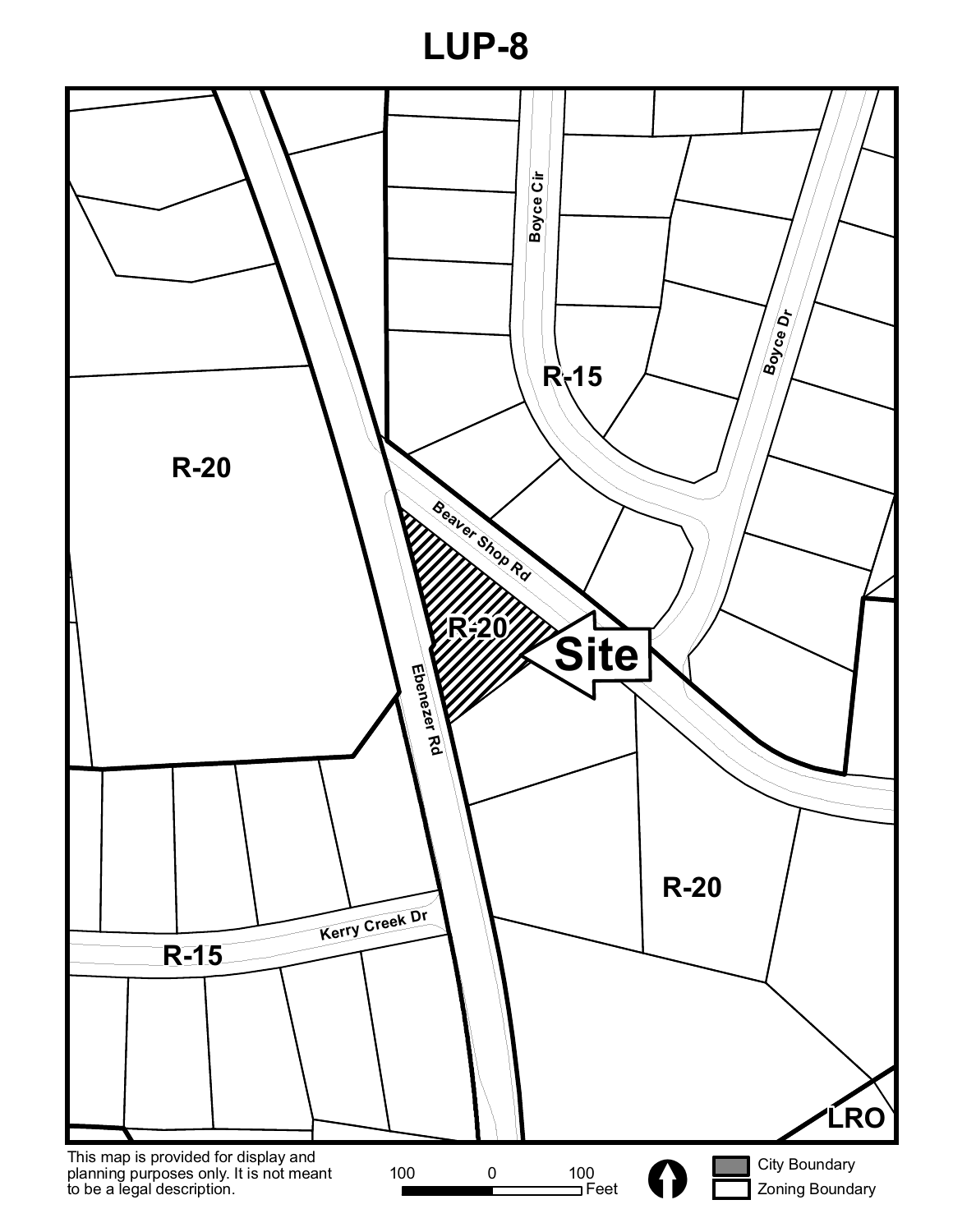| <b>APPLICANT:</b><br>Terrance H. Sheehan |  |
|------------------------------------------|--|
|------------------------------------------|--|

 $R-20$ 

**PRESENT ZONING:** 

**PETITION NO.: LUP-8** PETITION FOR: LUP

\* \* \* \* \* \* \* \* \* \* \* \* \* \* \* \* \* \* \* \*

# PLANNING COMMENTS: Staff Member Responsible: John P. Pederson, AICP

The applicant is requesting a Temporary Land Use Permit to have a Child Counseling office in this house. The business would be open Monday through Saturday from 3:30 p.m. to 8:30 p.m., and may have other hours as needed. There would be two employees with 1 to 6 clients coming to the house per day. The clients would park in the driveway. The applicant anticipates needing this LUP for 5 years. The applicant does not live in the house, and has stated there would be no signs, no deliveries, and no outdoor storage.

Historic Preservation: No comments.

**Cemetery Preservation: No comment.** 

#### **WATER & SEWER COMMENTS:**

Water available and records show address connected. Sewer available.

### **TRAFFIC COMMENTS:**

Recommend no on-street parking.

### **FIRE COMMENTS:**

Plans must be submitted to the Cobb County Fire Marshal's Office to initiate the Certificate of Occupancy process.

#### STORMWATER MANAGEMENT COMMENTS:

No comments.